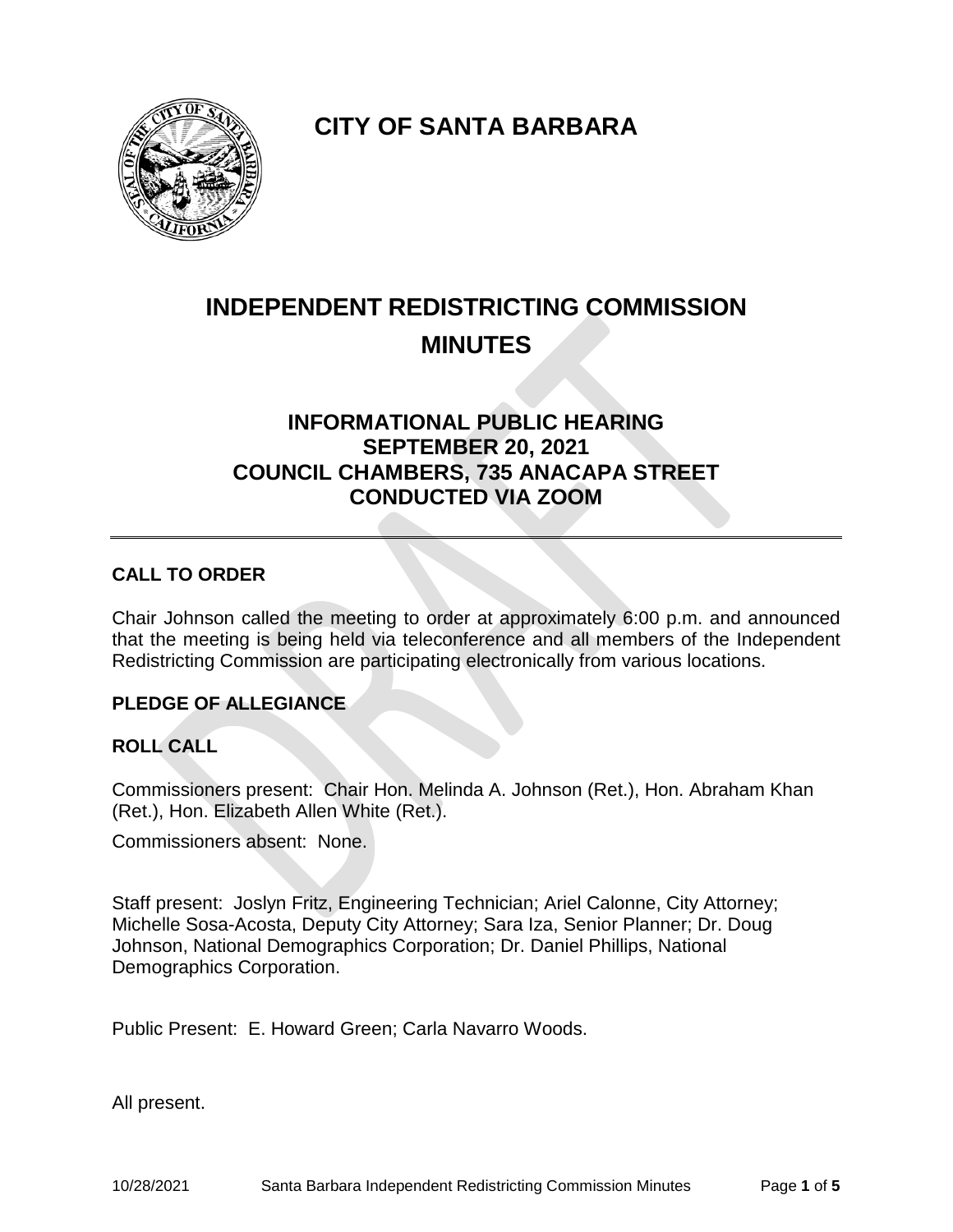### **GENERAL BUSINESS**

A. Changes to the Agenda. None.

B. Public Comment. Any member of the public may address the Commission for up to two minutes on any subject within its jurisdiction that is not scheduled on this agenda for a public discussion.

E. Howard Green provided public comment. Mr. Green said that he thinks two districts have shifted slightly and that the process as detailed by the City may be "overkill." He said that staff or NDC should immediately apply the state numbers to see how it balances against the numbers from the prior districting process. He commented on how the redistricting process is expensive. Mr. Green also asked where he can find the state's allocated data to the City of Santa Barbara.

# **ITEMS NOTICED FOR PUBLIC HEARING**

1. Introduction of the Independent Redistricting Commission by City staff and the Honorable Commissioners.

Deputy City Attorney Michelle Sosa-Acosta described the appointment of the IRC and introduced each commissioner. Ms. Sosa-Acosta then explained the role of the IRC in the redistricting process.

2. Report on Final Civic Engagement and Outreach Plan for Redistricting.

Senior Planner Sara Iza presented on the Final Civic Engagement Plan and described the timeline for the eight proposed public hearings.

Hon. Johnson opened public comment before the IRC began asking questions.

#### **Public Comment:**

Mr. Green provided public comment. Mr. Green said that the City's redistricting website is hard to find. He said that the redistricting website lacks information, such as certain powerpoint slides. He then requested additional information, such as the names of City staff members working on the redistricting process and the number of people from the public in attendance at the public hearing. Mr. Green also said that he does not see the use of Channel 18 in the Civic Engagement Plan.

Carla Navarro Woods from District 5 provided public comment. Ms. Woods said that she thought the six public hearings were important. She also mentioned that she preferred to hear from the IRC first before public comment.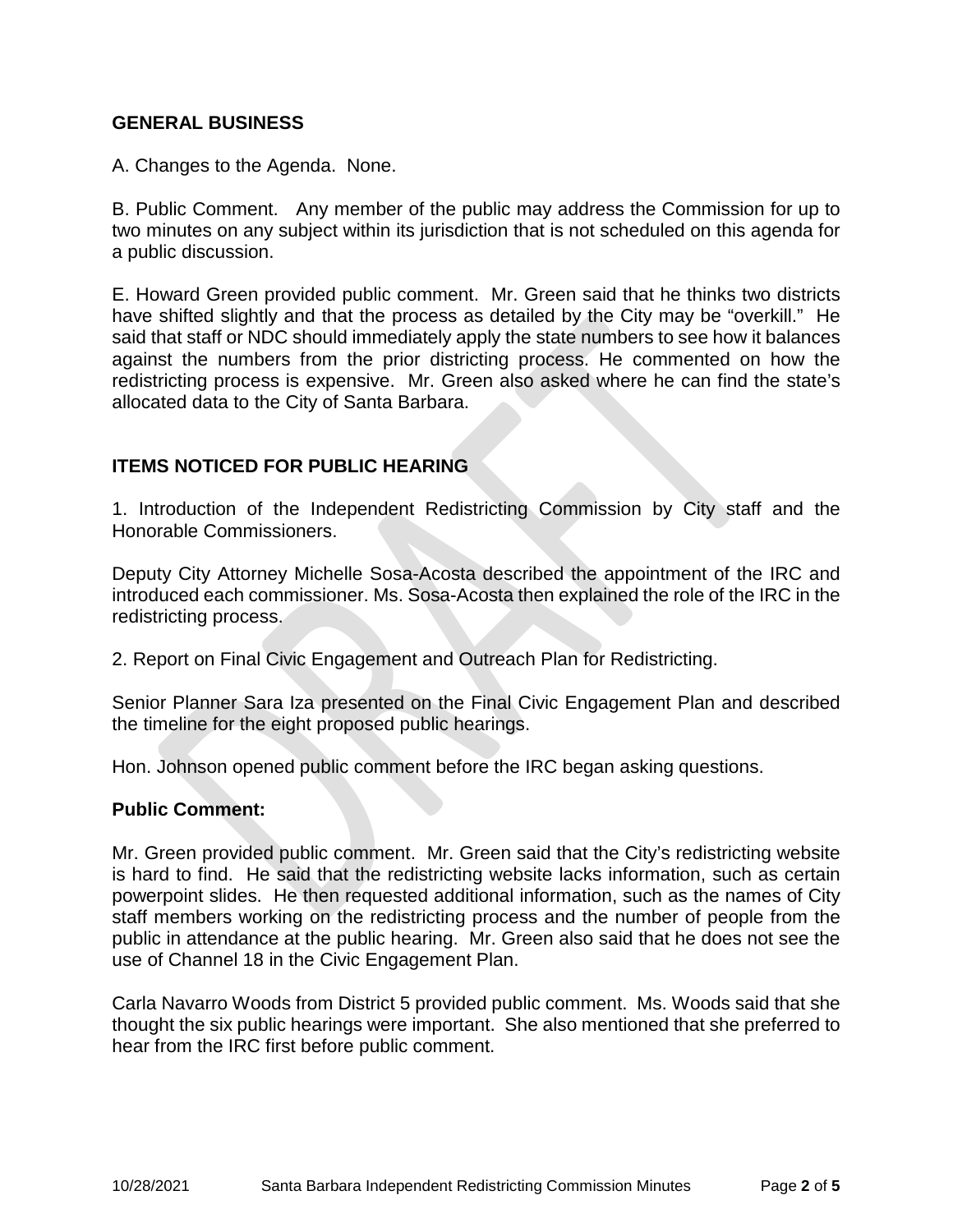# **IRC Discussion:**

Hon. Khan proposed an amendment on page 4 of the Civic Engagement Plan so that the following is written: "At the conclusion of the individual District hearings and the proposed finalization of the redistricting maps by City staff and National Demographic Corporation, the Independent Redistricting Commission shall review the proposed plan before adoption, and then shall submit the plan to the City Council for its final hearing, review, and adoption to be heard on Tuesday April 12, 2022."

Hon. White then said that it has been confirmed that the hearing is being shown on Channel 18.

The IRC then moved to approve the amendment to page 4 of the Civic Engagement Plan. There were no objections and the amendment was approved.

Hon. White then stated that every effort is being made to ensure that the public will have all the access needed for a fair redistricting process.

Hon. Johnson then asked whether there will be more public hearings than required. City Attorney Ariel Calonne confirmed that to be true. Hon. Johnson then asked whether there is any value to combining the district meetings to save on costs. Mr. Calonne said that the City Council approved the Civic Engagement Plan. Mr. Calonne then said that it will not be known if there is public comment without holding each district hearing, thus erring on the side of more public participation. Hon. Johnson then commented that the costs to conduct the hearings appeared to be reasonable. Hon. Khan then mentioned that the process is mandated by the FAIR MAPS Act and the California Elections Code, and not an arbitrary process. Hon. White also mentioned that the City must abide by the settlement agreement in a prior litigation.

The IRC then moved to adopt the Civic Engagement Plan. There were no objections and the Civic Engagement Plan was adopted.

3. Introduction and presentation by the City's demographer, National Demographics Corporation ("NDC") followed by a presentation to the public on the redistricting process and timeline.

Dr. Daniel Phillips presented on the redistricting process and the City of Santa Barbara's raw 2020 Census Data. Dr. Phillips also discussed communities of interest and public mapping tools for public engagement.

# **Public Comment:**

Mr. Green provided public comment. Mr. Green said that he wanted to know the magnitude of the changes from the adjusted 2020 Census Data as it conforms to prisoner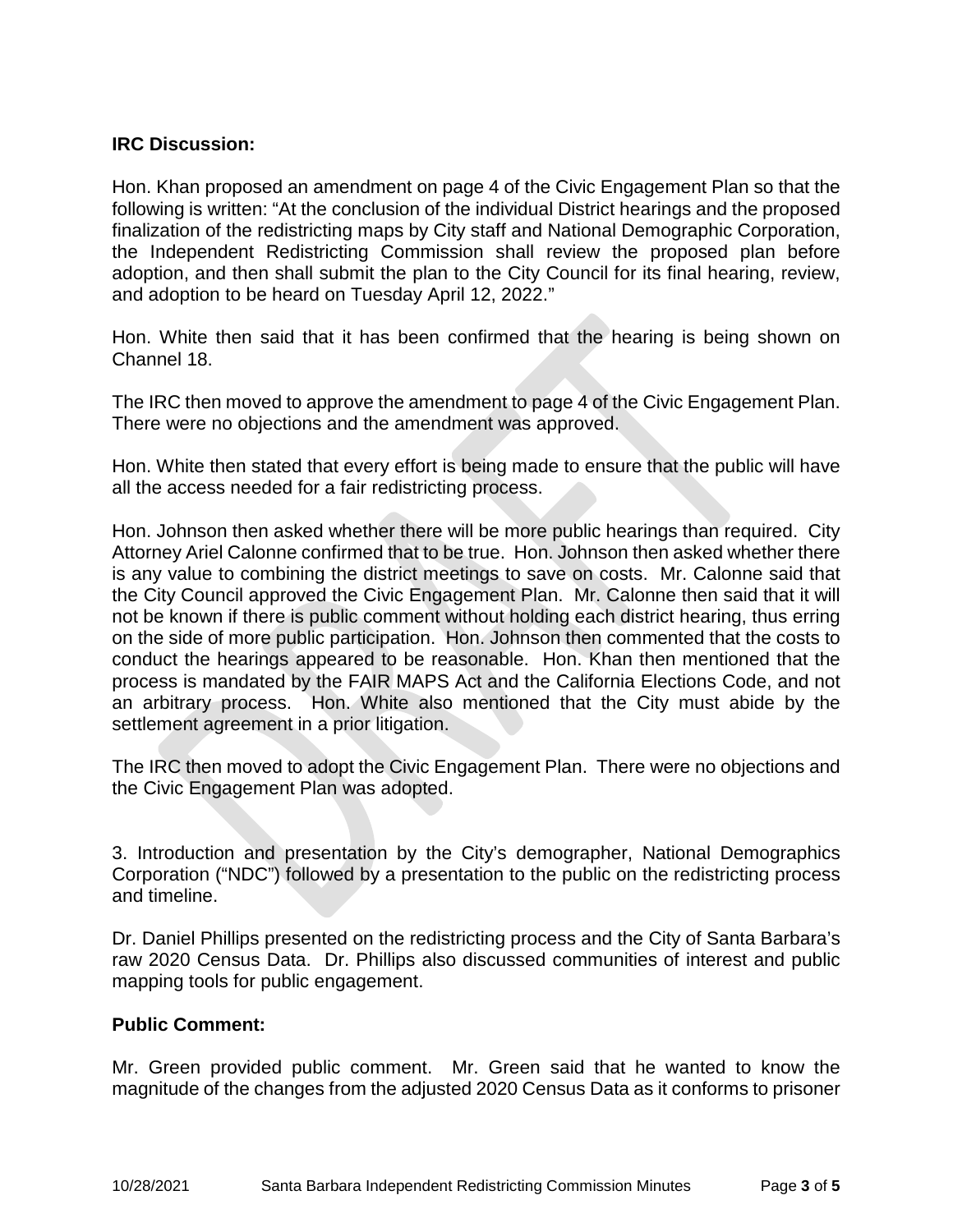populations. Mr. Green expressed concern of materials not being posted on the redistricting website.

A citizen then stated that she or he is in a district that does not allow in-person voting, which the citizen prefers to do, and whether that could be a consideration in the redistricting process. Mr. Calonne then explained that the issue was not a redistricting consideration.

#### **IRC Discussion:**

Hon. Johnson noted that citizens are not supposed to be disenfranchised from voting for an incumbent they like yet when considering communities of interest, incumbency is not supposed to be considered. Hon. Johnson asked how those two factors are applied together. Dr. Phillips said that when it comes to communities of interest, that is a state legal criterion. Dr. Phillips said that the state laid out how a community of interest is defined, such as a nonpartisan entity. Dr. Phillips confirmed that incumbency will not factor in defining a community of interest. Once communities of interest are identified and not disturbed, traditional redistricting principles can be considered. Thereafter, incumbency may be considered.

4. Discussion of Future Agendas.

Ms. Sosa-Acosta said that there would be a technical training of mapping tools on October 20, 2021.

#### **Public Comment:**

Mr. Green provided public comment. Mr. Green asked for presentation materials to be posted on the redistricting website the Monday before the next public hearing. In particular, he said he would like to use the online mapping tools as soon as they are available. Mr. Green asked for the 2015 dividing objects to be on the redistricting website. He then said that he thinks the district testimony, particularly for the high number districts, would be too late to provide meaningful change to the proposed districts by NDC's draft map.

Ms. Sosa-Acosta then responded that the City and NDC are working diligently to make the online mapping tools available as soon as possible with the adjusted 2020 Census Bureau data. Dr. Doug Johnson then said that the City's redistricting webpage has a map where the public can zoom in and see all of the boundaries.

The IRC moved for approval of the minutes of the IRC meeting on August 25, 2021. There were no changes to minutes and were approved without amendment.